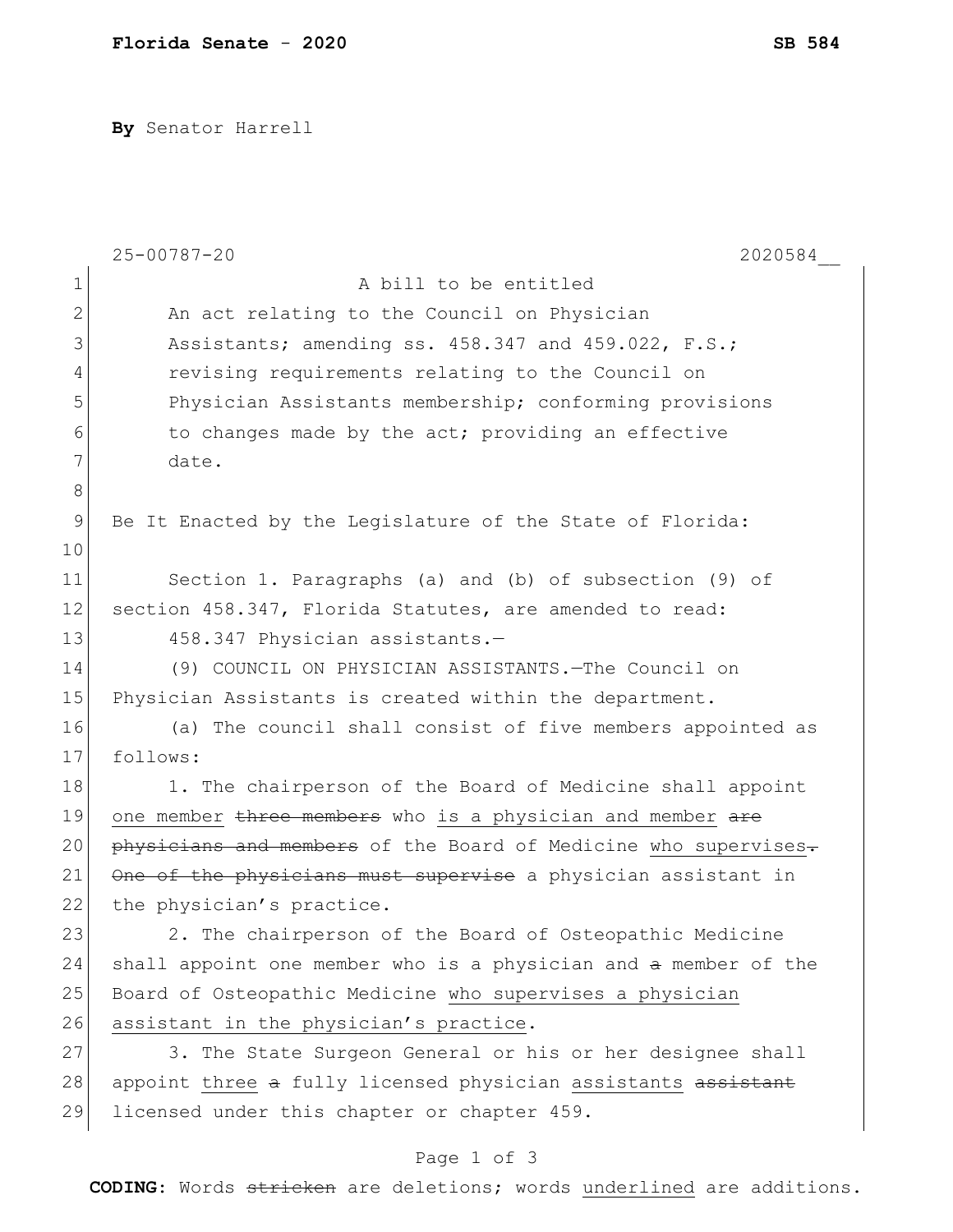|    | $25 - 00787 - 20$<br>2020584                                     |
|----|------------------------------------------------------------------|
| 30 | (b) Two of the members appointed to the council must be          |
| 31 | physicians who supervise physician assistants in their practice. |
| 32 | Members shall be appointed to terms of 4 years, except that of   |
| 33 | the initial appointments, two members shall be appointed to      |
| 34 | terms of 2 years, two members shall be appointed to terms of 3   |
| 35 | years, and one member shall be appointed to a term of 4 years,   |
| 36 | as established by rule of the boards. Council members may not    |
| 37 | serve more than two consecutive terms. The council shall         |
| 38 | annually elect a chairperson from among its members.             |
| 39 | Section 2. Paragraphs (a) and (b) of subsection (9) of           |
| 40 | section 459.022, Florida Statutes, are amended to read:          |
| 41 | 459.022 Physician assistants.-                                   |
| 42 | (9) COUNCIL ON PHYSICIAN ASSISTANTS. - The Council on            |
| 43 | Physician Assistants is created within the department.           |
| 44 | (a) The council shall consist of five members appointed as       |
| 45 | follows:                                                         |
| 46 | 1. The chairperson of the Board of Medicine shall appoint        |
| 47 | one member three members who is a physician and member are       |
| 48 | physicians and members of the Board of Medicine who supervises.  |
| 49 | One of the physicians must supervise a physician assistant in    |
| 50 | the physician's practice.                                        |
| 51 | 2. The chairperson of the Board of Osteopathic Medicine          |
| 52 | shall appoint one member who is a physician and a member of the  |
| 53 | Board of Osteopathic Medicine who supervises a physician         |
| 54 | assistant in the physician's practice.                           |
| 55 | 3. The State Surgeon General or her or his designee shall        |
| 56 | appoint three a fully licensed physician assistants assistant    |
| 57 | licensed under chapter 458 or this chapter.                      |
| 58 | (b) Two of the members appointed to the council must be          |
|    | Page 2 of 3                                                      |

**CODING**: Words stricken are deletions; words underlined are additions.